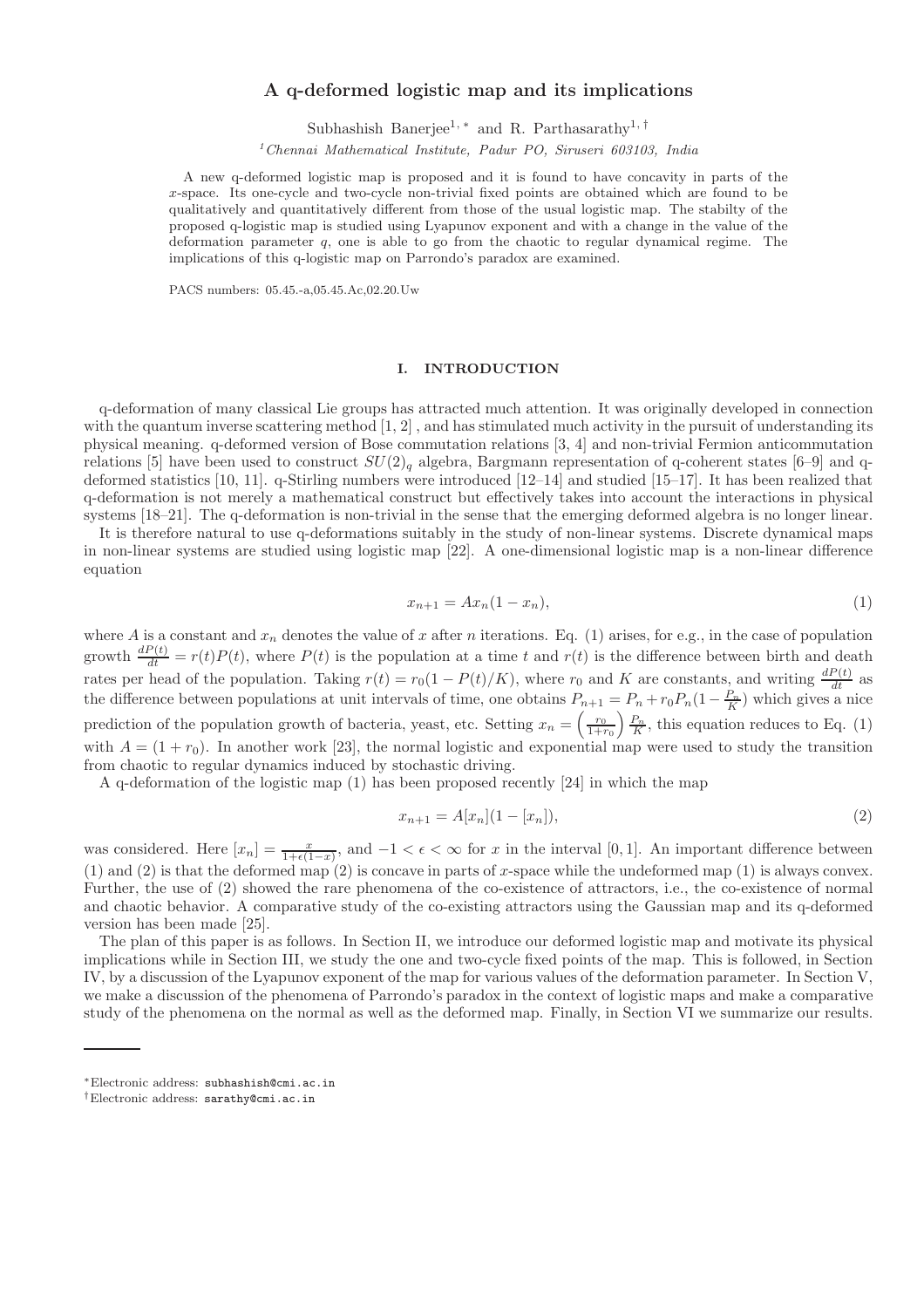

FIG. 1: Plots of  $x_{n+1}$  with respect to  $x_n$  for the q-logistic map, with  $A = 4$  and  $q = 0.05$ , 0.1 and 2.85 for the bold, dashed and dot-dashed curves, respectively.

## II. Q-DEFORMED LOGISTIC MAP

We propose a q-deformed logistic map by the non-linear difference equation

$$
[x_{n+1}] = A[x_n](1 - [x_n]),
$$
\n(3)

where

$$
[x] = \frac{1 - q^x}{1 - q}.
$$
\n(4)

Here q is real and x is in the interval [0, 1]. This q-deformed logistic map is different from Eq. (2). In the limit  $q = 1$ , it is seen that  $[x] \rightarrow x$  and we obtain the usual logistic map (1). A partial motivation for our proposal (3) comes from the realization (see Introduction) that q-deformations effectively take into account the interactions. In the case of population growth, Eq. (1) relates to the population of a species assuming the mutual interactions among the members do not influence the number counted. This corresponds to an ideal case. However, in the growth or decay process, the mutual interactions might influence the number at an instant of time. This is effectively incorporated in (3). For instance, the difference between populations at unit interval of time, instead of  $P_{n+1} = P_n + r_0 P_n(1 - \frac{P_n}{K})$ , will be modified as  $[P_{n+1}] = [P_n] + r_0[P_n](1 - \frac{[P_n]}{K})$  which upon setting  $[x_n] = \left(\frac{r_0}{1+r_0}\right) \frac{[P_n]}{K}$  gives (3) with  $A = (1+r_0)$ . Thus  $[P_n] \neq P_n$  for  $q \neq 1$  is the effective population. Another possibility is to consider  $[x_{n+1}] = A[x_n][1 - x_n]$ . This is symmetric when  $x_n \to 1-x_n$  and hence will not give concavity in parts of x- space as this is symmetric just as (1). In fig. (1), we give the results of the q-logistic map (3) for various values of the deformation parameter q and for

 $A = 4$ . The bold and the dashed curves in fig. (1) clearly show that the q-deformed map, for small values of the deformation parameter q, is concave in parts of the x-space, whereas the usual logistic map  $(q = 1)$  is always convex. In the context of modelling population growth taking into account interactions between members, the q-logistic map suggests a scenario where the population growth is quick while the decay is much slower. This can be clearly seen from the bold curve in fig.  $(1)$  for a low value of q. This could be a reasonable model of the population evolution in a modern society, where with the advancement of medical technology, the population growth is much more rapid than its decay, in contrast to the usual logistic map where the two processes are roughly equal. For  $q > 1$ , concavity is not found, as can be seen from the dot-dashed curve in fig. (1).

#### III. FIXED POINTS OF THE Q-LOGISTIC MAP

From Eqs.  $(3)$  and  $(4)$ , it follows

$$
q^{x_{n+1}} = 1 - \frac{A(1 - q^{x_n})}{(1 - q)}(q^{x_n} - q).
$$
\n(5)

Let  $q^{x_n} = X_n$  and  $q^{x_{n+1}} = X_{n+1}$ . This implies that  $x_n = \frac{\ln X_n}{\ln q}$  and  $x_{n+1} = \frac{\ln X_{n+1}}{\ln q}$  $\frac{\Delta_{n+1}}{\ln q}$ , and  $q \neq 1$ . Then (5) becomes

$$
X_{n+1} = 1 + A \frac{(X_n - 1)(X_n - q)}{(1 - q)}.
$$
\n
$$
(6)
$$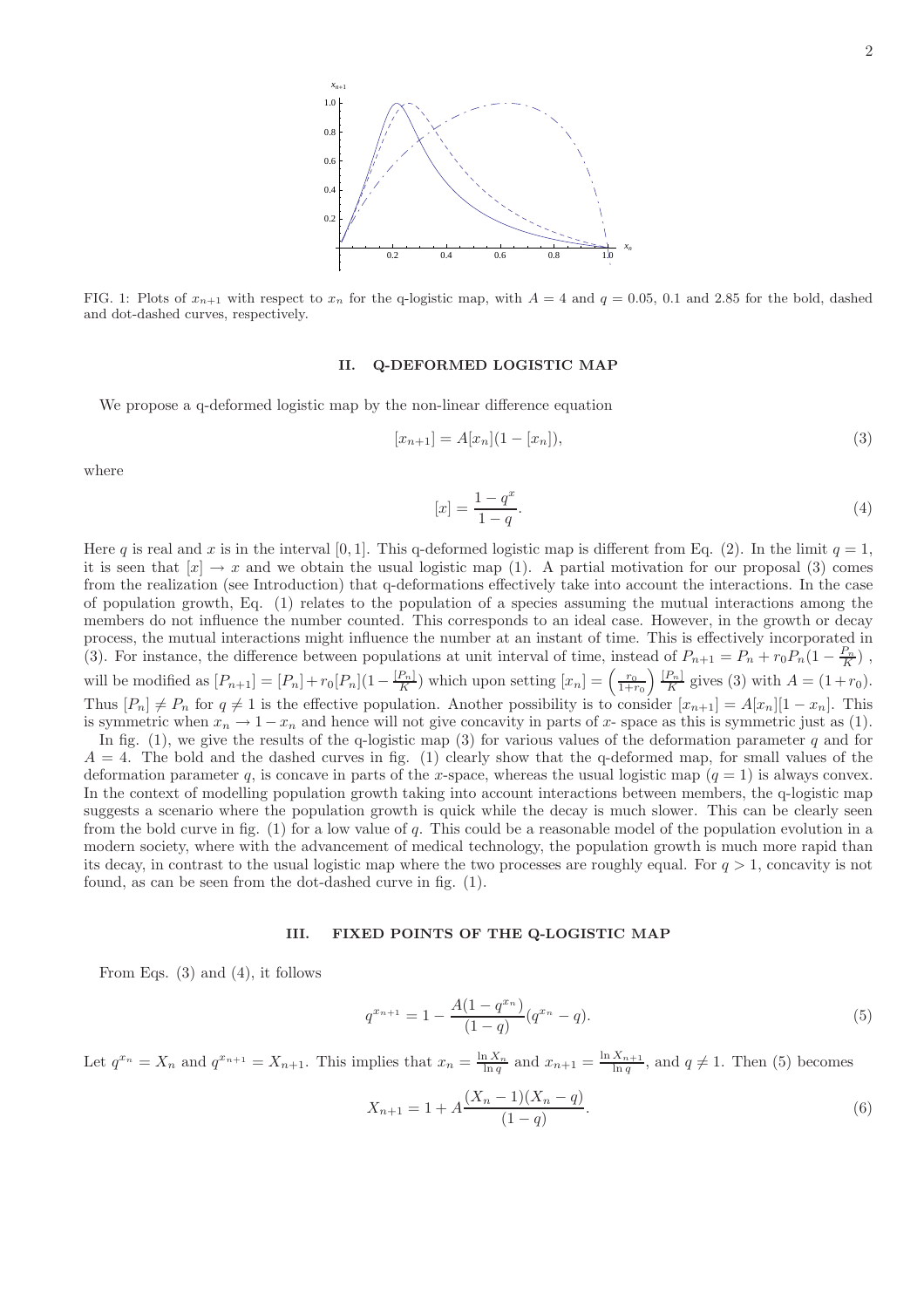(A).  $One-cycle:$ 

In order to find the fixed points for the one-cycle, we set  $x_{n+1} = x_n$  implying  $X_{n+1} = X_n$ . Using (6), this requirement becomes a quadratic equation for  $X_n$ 

$$
X_n(1-q) = 1 - q + A\{X_n^2 - X_n(1+q) + q\},\tag{7}
$$

and solving for  $X_n$  we find

$$
X_n = \frac{1}{2A} \{ A(1+q) + 1 - q \pm \sqrt{(A(1+q) + 1 - q)^2 - 4A^2 q - 4A + 4Aq} \ \}.
$$
 (8)

For real q,  $X_n$  is real and so the expression under the square-root should be  $\geq 0$ . This expression actually simplifies to  $(1-q)^2(A-1)^2$  which is  $\geq 0$  for any real value of A. Thus the two roots of Eq. (7) are:  $X_n = 1$  and  $\frac{1}{A}(Aq + 1 - q)$ . These roots correspond to (see below (5))  $q^{x_n} = 1$  and  $q + \frac{1-q}{4}$ . Consider the fixed point corresponding to  $q^{x_n} = 1$ . Clearly  $x_n = 0$  is a fixed point. This is the *trivial fixed point* and is the same as in the usual logistic map (1). The other fixed point corresponding to  $q^{x_n} = q + \frac{1-q}{A}$  is non-trivial and is given by

$$
x_n = \frac{\ln(q + \frac{1-q}{A})}{\ln q}.\tag{9}
$$

Thus the two fixed points of the one-cycle q-logistic map (3) are  $x_n = 0$  and  $x_n = \frac{\ln(q + \frac{1-q}{\lambda})}{\ln q}$ . In the limit  $q \to 1$ , as the q-logistic map (3) becomes the usual logistic map (1), the second fixed point becomes  $x_n \to \frac{A-1}{A}$ , reproducing the non-trivial fixed point of the usual logistic map (1) for one-cycle. Since  $x_n$  is real, we get the condition  $q + \frac{1-q}{A} > 0$ . The non-trivial fixed point (9) is qualitatively and quantitatively different from that in the usual logistic map. (B).  $Two-cycle:$ 

In order to get the fixed points for the two-cycle for the q-logistic map (3), we set  $x_{n+2} = x_n$  in (3) which implies  $X_{n+2} = X_n$ . Using (6), this requirement gives for  $X_n$  the equation  $(q \neq 1)$ 

$$
(1 - X_n)(X_n - \frac{Aq + 1 - q}{A})\{A^2 X_n^2 - AX_n(A + Aq - 1 + q) + A^2 q - Aq(1 - q) + (1 - q)^2\} = 0.
$$
 (10)

The two fixed points of the one-cycle are given by the first two parenthetical terms in (10). The *new* fixed points are obtained by equating the term in the curly bracket, in the above equation, to zero. They are given by

$$
X_n = \frac{1}{2A} \left( A(1+q) - 1 + q \pm (1-q)\sqrt{A^2 - 2A - 3} \right).
$$
 (11)

Since  $x_n$  is real,  $X_n$  is real. The expression  $A^2 - 2A - 3$  is negative for  $A < 3$ . Thus to realize the new fixed points (bifurcation) A must be greater than 3. This feature occurs in the usual logistic map (1) and therefore the fact that bifurcation in the logistic map begins after  $A = 3$  appears to be universal. Thus the fixed points of the two-cycle are given by

$$
X_n = 1,
$$
  
\n
$$
X_n = \frac{Aq + 1 - q}{A},
$$
  
\n
$$
X_n = \frac{1}{2A} \left( A(1+q) - 1 + q \pm (1-q) \sqrt{A^2 - 2A - 3} \right).
$$
\n(12)

At  $A = 3$ , the new fixed points coincide with  $\frac{1+2q}{3}$  which is also the non-trivial one-cycle fixed point.

In fig. (2) is plotted the fixed points of the two-cycle normal logistic map with respect to the parameter A while figs. (3) depict the fixed points of the two-cycle q-logistic map for different values of deformation parameter  $q$ . It can be seen from figs. (3) that for low values of the parameter q, the lower branch of the bifurcation diagram is tending, asymptotically, towards the fixed point 0, thereby exhibiting a tendency for the co-existence of attractors, though for the parameters shown it does not actually reach zero.

#### IV. STABILITY ANALYSIS: LYAPUNOV EXPONENT

The q-logistic map (3) is written in terms of a function

$$
f(x) = A[x](1 - [x])
$$
  
= 
$$
\frac{A(1 - q^x)}{(1 - q)^2} (q^x - q),
$$
 (13)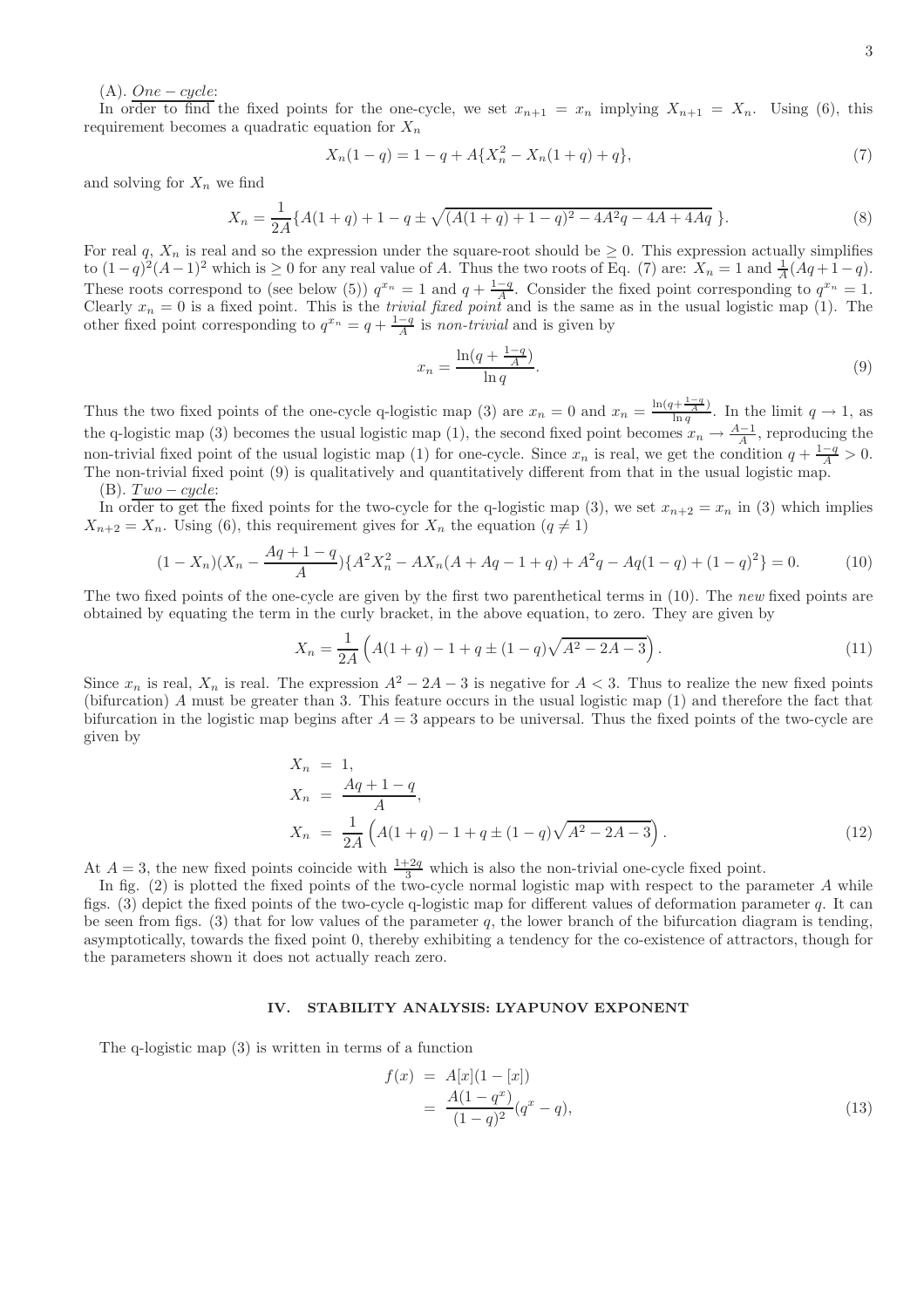

FIG. 2: Fixed points  $(x_f)$  of the two-cycle normal logistic map  $(q = 1)$  with respect to the parameter A.



FIG. 3: Plots of the fixed points  $(x_f)$  of the two-cycle q-deformed logistic map with respect to the parameter A. Fig. (A) corresponds to  $q = 0.2$ , while fig. (B) corresponds to  $q = 0.01$ .

from which

$$
f'(x) = \frac{A \ln q}{(1-q)^2} q^x (1+q-2q^x).
$$
\n(14)

Let us start with  $x_0$ . Then  $f'(x_0) = \frac{A \ln q}{(1-q)^2} q^{x_0} (1+q-2q^{x_0})$ .  $x_1$  is computed using (3) as  $[x_1] = A[x_0](1-[x_0])$ which implies that  $q^{x_1} = 1 - [x_1](1 - q)$ . Then  $f'(x_1) = \frac{A \ln q}{(1 - q)^2} q^{x_1} (1 + q - 2q^{x_1})$ . This process is continued to get  $f'(x_2)$ ,  $f'(x_3)$ , .... The Lyapunov exponent is [22]

$$
L = \left\{ \frac{1}{N} \sum_{k=0}^{N-1} \ln |f'(x_k)| \right\}_{N \to \infty}.
$$
 (15)

In figs. (4), we show the Lyapunov exponent for the q-deformed logistic map with respect to the deformation parameter q and parameter  $A = 3.6$ , i.e., in the regime of the two-cycle fixed point which occurs for  $A > 3$ . The figures bring out the advantage of having the parameter q, as with a change in the value of q one is able to go from the chaotic to the regular dynamical regime. The figs. (6), where Lyapunov exponent is plotted with respect to the parameter A for given values of q, complement the figs. (4) in that after  $A > 3.6$  a predominantly chaotic behavior is seen. In fig. (5), the Lyapunov exponent is plotted with respect to q and  $A = 2.8$ , i.e., in the regime of the one-cycle fixed point. A comparison of fig. (5) with (4(b)) shows that all other parameters, including the initial choice  $x_0$ , being same, a difference in A from 3.6 (fig.  $(4(b))$ ), i.e., in the two-cycle fixed point regime to  $A = 2.8$ , i.e., in the one-cycle fixed point regime, changes the dynamics from being predominantly chaotic (fig. (4(b))) to regular (fig. (5)).

#### V. PARRONDO'S PARADOX: WEB DIAGRAM

Parrondo's paradox [26–29] is based on the combination of two negatively biased (losing) games which when combined give rise to a positively biased (winning) game and was originally used as an interpretation of the Brownian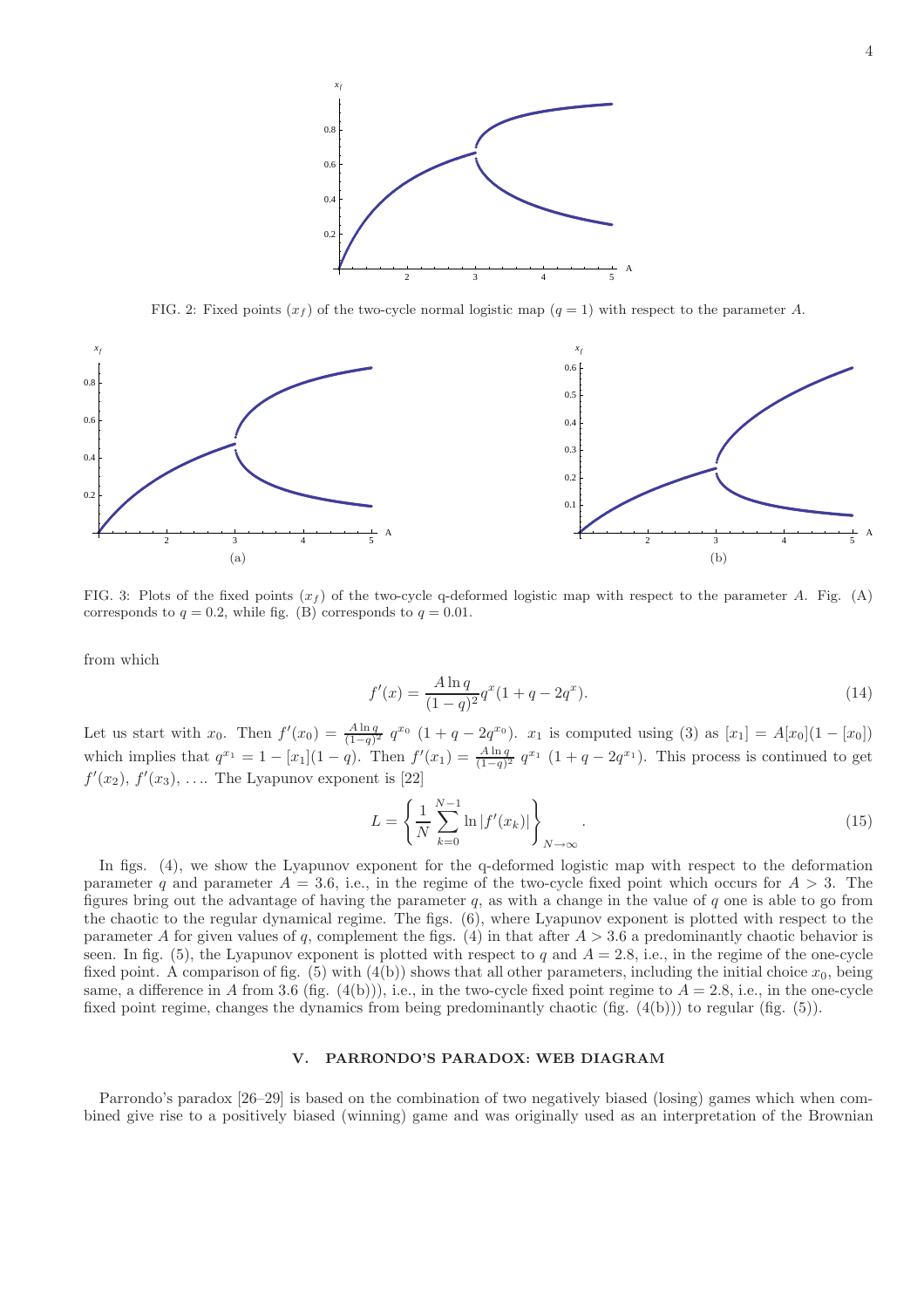

FIG. 4: Plots of Lyapunov exponent L (15) with respect to the deformation parameter q. Here the parameter  $A = 3.6$  and the initial choice  $x_0 = 0.1$ . Fig. (a) corresponds to q from 1.1 to 1.5, while in fig. (b) the range of q is from 0 to 0.99.



FIG. 5: Plot of Lyapunov exponent L (15) with respect to the deformation parameter q. Here the parameter  $A = 2.8$  and the initial choice  $x_0 = 0.1$ .

ratchet model [30, 31] in game-theoretic terms. These games have since found applications in many fields such as quantum information [32–34], stochastic resonance [35], random walks and diffusions [36] and quasi birth-death processes [37], among others.

In the context of the q-logistic map, as seen from figs.  $(1)$ , for smaller values of the deformation parameter q there is a marked concavity in the curves which could be thought of as a quick growth accompanied by a slower decay. Thus the growth side could be considered as the winning strategy while the decay would be the loosing one. We use this analogy to illustrate Parrondo's paradox in the logistic map. This is studied here using the web diagram [38] for the map. A web diagram, also called a cobweb plot, is a graph that can be used to visualize successive iterations



FIG. 6: Plots of Lyapunov exponent L (15) with respect to the parameter A (3). Here the deformation parameter  $q = 0.15$ and 1.40 for the figs. (a) and (b), respectively. The initial choice  $x_0 = 0.1$ .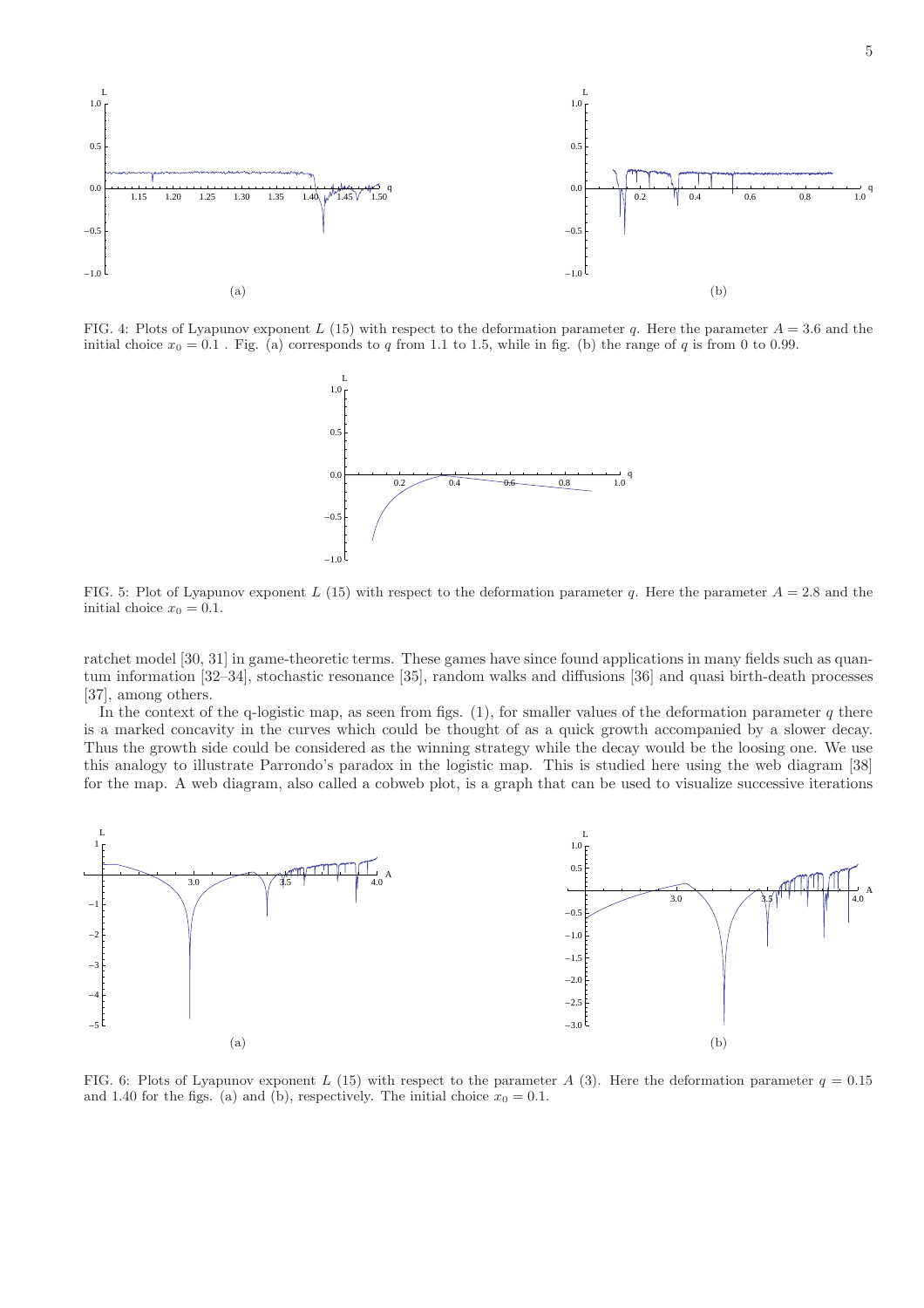

FIG. 7: Web diagram of the logistic map with the parameter  $A = 3.5$ , iterations equal to 3 and initial choice  $x = 0.6$  and 0.8 for figs. (a) and (b), respectively. In each figure, the solid curve corresponds the usual logistic map  $(q = 1)$ , while the dashed curve corresponds to the q-logistic map with  $q = 0.05$ .

of a function  $y = f(x)$ . In particular, the segments of the diagram connect the points  $(x, f(x))$ ,  $(f(x), f(f(x)))$ ,  $(f(f(x)), f(f(f(x))))$ , .... The diagram gets its name from the fact that its straight line segments anchored to the functions  $y = x$  and  $y = f(x)$  can resemble a spider web.

To illustrate the Parrondo paradox, we start in the fig.  $(7(a))$  and (b) from the loosing (decaying) side, i.e., we choose the initial value of x on the X-axis such that the corresponding logistic function falls in the decaying side. With the help of the web diagrams, it can be easily seen that starting from the losing side, one is able to end up in the winning side in a fewer number of iterations for the q-deformed map as compared to the normal map. Thus, for e.g., a comparison of the dashed (q-deformed map) and the solid (usual map) in fig. (7(a)) clearly shows that while in the q-logistic map one is able to, starting from the loosing side with initial choice  $x = 0.6$ , reach the winning side in two iterations of the web diagram, it takes the usual map three iterations to reach a point which is just at the boundary of the winning and loosing side. This is made more dramatic in fig.  $(7(b))$ , where everything else remaining the same as in fig. (a), the initial choice is moved more into the losing side, i.e.,  $x = 0.8$ . This, paradoxically, improves the winning chances for the q-deformed map in that after two iterations, the web diagram reaches into the early rising part of the curve, i.e., a very comfortable winning side. In contrast, the normal logistic map has a deterioration in its performance in that even after three iterations the web diagram is not able to reach the winning side. This could be envisaged as a result of the concavity introduced in the q-deformed map for low values of  $q$ , as seen from the bold curve in fig. (1). This actually aids in the improvement of performance with an initial choice more into the losing side. The usual, undeformed, logistic map does not have this feature and hence with the initial choice more into the losing side, the chance of getting into the winning side is also depleted. This thus puts in perspective the fact that though Parrondo's paradox can be exhibited by the usual logistic map, its effect is much more pronounced for the case of the q-deformed map, a feature which could have many interesting implications.

#### VI. SUMMARY

We have proposed a q-deformed logistic map by the non-linear difference equation (3) and found *concavtiy* in parts of the x-space for small values of the deformation parameter q, whereas the usual logistic map is always convex. Concavity is not seen for  $q > 1$ . For  $q < 1$ , the proposed q-deformed logistic map (3) could serve as a reasonable model of the evolution of population in a modern society. The fixed points of the proposed q-logistic map for one and two cycles are obtained. The non-trivial fixed points are seen to be qualitatively and quantitatively different from those of the usual logistic map. In the case of two cycles, the bifurcation happens after  $A = 3$  as in the case of the usual logistic map. Thus the value of  $A = 3$  appears to be *universal*. For  $q \ll 1$ , we find a tendency for the co-existence of attractors. The stability of the proposed map is studied using Lyapunov exponent. It is seen that with a change in the value of the deformation parameter  $q$ , a transition from the chaotic to the regular dynamical regime could be effected. For  $q = 0.15$  and 1.4, for  $A < 3$ , the map is Lyapunov stable and becomes chaotic for  $A > 3$ , consistent with the beginning of bifurcation for A above 3. We have also attempted to understand Parrondo's paradox using the logistic map, making use of a web diagram for the map. By starting from the "loosing" side, the q-logistic map allows the passage to the "winning" side by using fewer iterations than the usual logistic map. This feature is especially brought out by considering the case where by starting from a position more into the losing side,